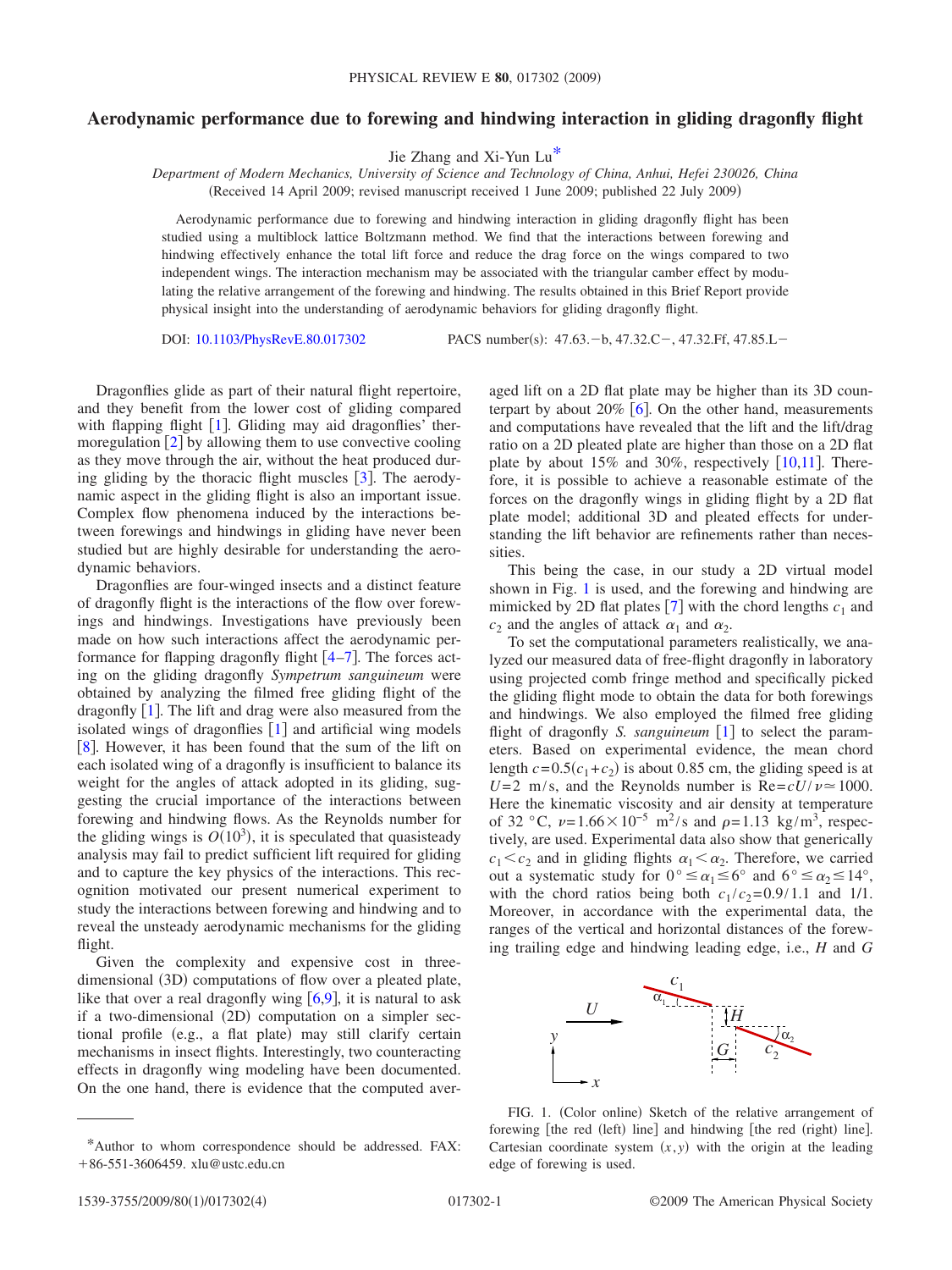<span id="page-1-0"></span>

FIG. 2. (Color online) Time-averaged lift  $(C_L)$  and drag  $(C_D)$  coefficient and their ratio  $(L/D)$  for  $\alpha_1 = 2^\circ$ ,  $\alpha_2 = 12^\circ$ , and Re=1000. (a) Forewing at  $G/c = 0.1$ . (b) Hindwing at  $G/c = 0.1$ . The red and black symbols represent  $C_L$  ( $\triangle$ ),  $C_D$  ( $\Box$ ), and  $L/D$  ( $\triangledown$ ). The solid red and dashed black lines denote  $c_1/c_2 = 0.9/1.1$  and 1/1. (c) Root-mean-square (rms) values of the fluctuations of  $C_L^*$  and  $C_D^*$  on the forewing and hindwing at  $G/c = 0.1$  and  $c_1/c_2 = 0.9/1.1$ . (d) Forewing at  $H/c = 0.2$ . (e) Hindwing at  $H/c = 0.2$ . (f) rms values of the fluctuations of  $C_L^*$  and  $C_D^*$  for *H*/*c*=0.2. The lines and symbols in (d)–(f) have the same meanings in (a)–(c), respectively.

(Fig. [1](#page-0-1)), were set as  $0 \le H \le 0.6c$  and  $0.05c \le G \le 0.3c$ .

We performed a direct numerical simulation using a multiblock lattice Boltzmann method  $[12,13]$  $[12,13]$  $[12,13]$  $[12,13]$  with secondorder accurate treatment for the boundary conditions  $[14]$  $[14]$  $[14]$ . Based on our extensive tests, the computational domain was chosen as  $-10c$ ≤ $x$ ≤30*c* and  $-20c$ ≤ $y$ ≤20*c* with the finest lattice spacing of 0.005*c* in the near region of the wings. Our code has carefully been validated  $[15-17]$  $[15-17]$  $[15-17]$ , and the computed results have been confirmed to be independent of the lattice spacing and computational domain size. The computed time elapses to 1000*c*/*U*. The instantaneous lift and drag coefficients are defined as  $C_L^* = L^* / (0.5 \rho U^2 c)$  and *CD*  $C_D^*$  $= D^* / (0.5 \rho U^2 c)$ , respectively, where  $L^*$  and  $D^*$  are the lift and drag forces by integrating the viscous stress and pressure over the wing. Time-averaged lift and drag coefficients, denoted as  $C_L$  and  $C_D$  with the corresponding forces *L* and *D*, were calculated after careful elimination of the transient part in their time-dependent variations.

The computed forces on both the forewing and hindwing are shown in Figs. [2](#page-1-0) and [3](#page-1-1) for various values of  $(H, G)$  and  $(\alpha_1, \alpha_2)$  $(\alpha_1, \alpha_2)$  $(\alpha_1, \alpha_2)$ , respectively. Observe Fig. 2 and focus on the drag first. The  $C_D$  versus  $H$  or  $G$  is nearly constant for the forew-

<span id="page-1-1"></span>

FIG. 3. (Color online) Time-averaged lift  $(C_L)$  and drag  $(C_D)$ coefficient and their ratio  $(L/D)$  for  $H/c = 0.2$ ,  $G/c = 0.1$ ,  $c_1/c_2$  $= 0.9/1.1$ , and Re $= 1000$ : (a) forewing; (b) hindwing. The lines represent  $C_L$  (dashed black lines),  $C_D$  (dotted green lines), and  $L/D$ (red solid lines) and the color symbols  $\alpha_1=0^{\circ}$  ( $\square$ ),  $2^{\circ}$  ( $\triangle$ ),  $4^{\circ}$  ( $\nabla$ ), and  $6^{\circ}$  (O).

ing [Figs.  $2(a)$  $2(a)$  and  $2(d)$ ] but slightly increases for the hindwing [Figs.  $2(b)$  $2(b)$  and  $2(e)$ ]. To examine the effect of the forewing/hindwing flow interactions on the forces, the timeaveraged lift and drag coefficients on the two isolated wings,  $C_L^i$  and  $C_D^i$ , are also calculated and given in Table [I.](#page-2-0) The interactions obviously reduce the drag on each wing compared to their isolated counterparts; this fact is well verified by the calculated cases in the range of given parameters. As a typical case listed in Table [I,](#page-2-0) the drag reductions relative to the isolated wings are 18.6% for the forewing and 21.6% for the hindwing. In addition, for tandem bodies moving through a fluid, it has been known that if the bodies are rigid the downstream one will generally experience a drag reduction, while if the bodies are flexible the leader will bear a drag reduction but the follower will suffer a drag increase  $\lceil 18 \rceil$  $\lceil 18 \rceil$  $\lceil 18 \rceil$ . Correspondingly, the present findings provide a different understanding of the dynamic behaviors of body interaction and prove that a dragonfly may smartly adopt the relative arrangement of its forewings and hindwings in gliding flight to obtain a drag reduction on each wing.

Regarding the variation in the lift and lift/drag ratio with  $(H, G)$ , both  $C_L$  and  $L/D$  curves of the forewing reach a peak at  $H/c = 0.16$  but decrease monotonically with *G* [Figs. [2](#page-1-0)(a) and  $2(d)$  $2(d)$ ]. Then, the  $C_L$  and  $L/D$  on the hindwing increase with *H* or *G* [Figs.  $2(b)$  $2(b)$  and  $2(e)$ ]. Compared to the isolated wings in Table [I,](#page-2-0) the  $C_L$  and  $L/D$  on the forewing are sig-nificantly enhanced: in Table [I,](#page-2-0)  $C_L \approx 4.655 C_L^i$  and  $L/D$  $\approx$  5.715( $L^i/D^i$ ). The higher lift on the forewing is helpful in flight stability  $[19]$  $[19]$  $[19]$ . In contrast, the hindwing suffers a lift reduction relative to the isolated wing; say the  $C_L$  reduction by 25.4% and the *L*/*D* reduction by 3.75% in Table [I.](#page-2-0) Consequently, the overall effect of the interactions on the total aerodynamic forces (the sum of the forces on both the forewing and hindwing) is still very beneficial: a reduction in total drag (such as  $20.8\%$  in Table [I](#page-2-0)) and an enhancement of the total lift  $(33.7\%)$  or the total  $L/D$   $(68.7\%)$ .

In addition, for the influence of the chord ratio on the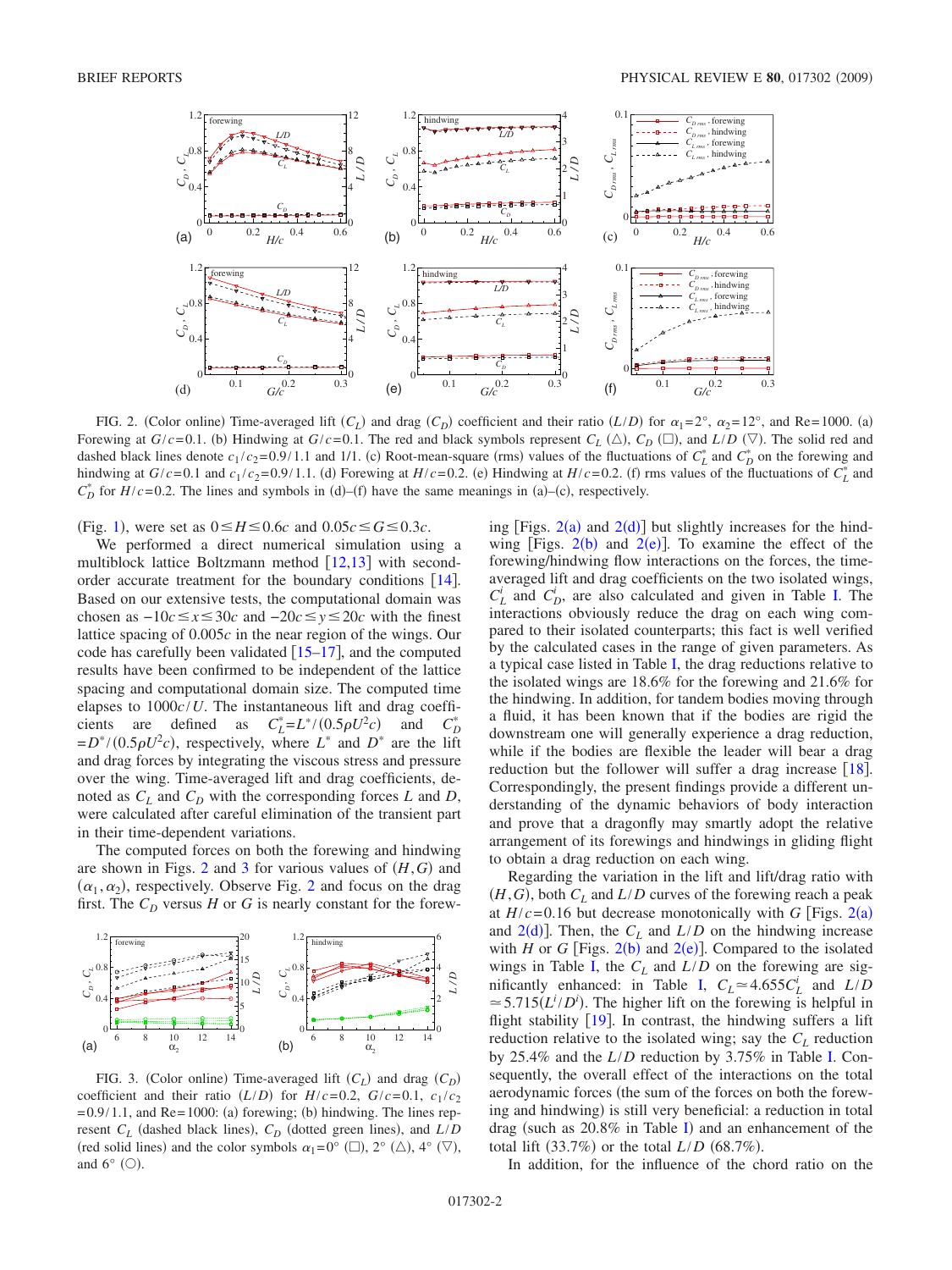<span id="page-2-0"></span>TABLE I. Comparison of the forces for the forewing/hindwing interaction and the corresponding isolated wing case at  $\alpha_1 = 2^\circ$ ,  $\alpha_2 = 12^\circ$ ,  $c_1/c_2 = 0.9/1.1$ ,  $H/c = 0.2$ , and  $G/c = 0.1$ . The superscript *i* denotes the isolated wing.

|          | $C_D$ | $C_L$ | L/D   | $C_{D}$ | $C_I^l$ | $L^i/D^i$ |
|----------|-------|-------|-------|---------|---------|-----------|
| Forewing | 0.079 | 0.782 | 9.899 | 0.097   | 0.168   | 1.732     |
| Hindwing | 0.207 | 0.723 | 3.493 | 0.264   | 0.958   | 3.629     |
| Total    | 0.286 | 1.505 | 5.262 | 0.361   | 1.126   | 3.119     |

forces for  $c_1/c_2 = 0.9/1.1$  $c_1/c_2 = 0.9/1.1$  $c_1/c_2 = 0.9/1.1$  and 1/1, Fig. 2 indicates that the ratio of 0.9/1.1 somewhat improves the *L*/*D* of the forewing and the  $C_L$  of the hindwing compared to the ratio of  $1/1$ .

The force fluctuations on both the wings are shown in Figs.  $2(c)$  $2(c)$  and  $2(f)$ . Especially on the forewing, the fluctuations are suppressed compared to isolated wings though the lift fluctuation on the hindwing is stronger due to vortex shedding to be shown below. The forewing/hindwing interactions reduce the overall force fluctuations and thus the body oscillation, which is desirable for gliding.

Figure [3](#page-1-1) shows the forces on the forewing and hindwing versus  $\alpha_1$  and  $\alpha_2$ . A careful inspection indicates that the  $C_D$ on the forewing in Fig. [3](#page-1-1)(a) increases with  $\alpha_1$  for fixed  $\alpha_2$ and somewhat decreases with  $\alpha_2$  for  $\alpha_1 = 0^\circ$  and  $2^\circ$ , but it remains nearly unchanged for  $\alpha_1 = 4^\circ$  and 6°. The  $C_L$  increases monotonically with  $\alpha_2$  for  $\alpha_1 = 0^\circ - 4^\circ$ , while at higher  $\alpha_1$ , such as 6°, the  $C_L$  increases with  $\alpha_2$  and then decreases with further increase in  $\alpha_2$ . The  $L/D$  in most cases is greater than 5 and even reaches 12.4 at  $\alpha_1 = 2^{\circ}$  and  $\alpha_2$  $= 14^{\circ}$ . Moreover, the  $C_L$  and  $C_D$  on the hindwing in Fig. [3](#page-1-1)(b) increase with  $\alpha_2$  as expected and the  $L/D$  reaches a higher value about 4.5 during  $\alpha_2 = 8^\circ - 10^\circ$ . A synthetical analysis of the total forces and their fluctuations based on our computed results tells that the ranges of  $\alpha_1$  and  $\alpha_2$  with favorable aerodynamic performance are  $\alpha_1 = 2^{\circ} - 4^{\circ}$  and  $\alpha_2 = 10^{\circ} - 14^{\circ}$ , respectively. This is consistent with the preceding observations of gliding dragonfly flight.

We can now answer the question whether the lift generated by the wings is enough to balance the weight of a typical dragonfly by using the morphologic data of the gliding

<span id="page-2-1"></span>

FIG. 4. Instantaneous flow structures for  $H/c = 0.2$ ,  $G/c = 0.1$ ,  $\alpha_1 = 2^{\circ}$ ,  $\alpha_1 = 12^{\circ}$ , and  $c_1/c_2 = 0.9/1.1$ : (a) vorticity at Re=1000; (b) relative pressure with respect to the incoming flow pressure at Re  $= 1000$ ; (c) vorticity at Re=300; and (d) vorticity at Re=2000. Solid and dashed lines represent positive and negative values, respectively.

dragonfly *S. sanguineum*  $\lceil 1 \rceil$  $\lceil 1 \rceil$  $\lceil 1 \rceil$  for our selected parameters. The mean quantities by five specimens of the same species are forewing area of 332 mm<sup>2</sup>, hindwing area of 448 mm<sup>2</sup>, and mass of 125 mg or weight of  $1.225 \times 10^{-3}$  N. As a typical case in Table [I,](#page-2-0) the total lift on all four wings (neglecting the body) is  $1.323 \times 10^{-3}$  N, which is larger than the weight. This is not just fortuitous; we have identified that most calculated cases shown above can provide enough lift for supporting dragonflies gliding. Recall that the sum of the lifts on isolated wings cannot balance the weight for the angles of attack adopted by dragonfly gliding, as has been found by wind-tunnel measurements  $[1]$  $[1]$  $[1]$ ; this interaction effect is of crucial significance in dragonfly gliding flight.

The above critical favorable effect of the interactions between forewing and hindwing can be physically understood by examining the flow structures around the wings. Figure  $4(a)$  $4(a)$  shows a snapshot of vortical structure for the case in Table [I.](#page-2-0) The organized vortex shedding into the wake indicates that the flow is inherently unsteady. As the pressure force dominates the viscous stress, we plot the corresponding pressure field around both the wings in Fig.  $4(b)$  $4(b)$ , which shows clearly the high and low pressure levels on the lower and upper sides of the wings as required for an effective lift generation. Then, we can reasonably view the flow passed both the wings as a single flow system in which the forewing and hindwing at  $\alpha_1 < \alpha_2$  form a slotted camber wing or "triangular camber"  $[8]$  $[8]$  $[8]$ . Thus, similar to the high-lift control device by means of airfoil and its trailing flap in civil aircraft landing  $[20]$  $[20]$  $[20]$ , the triangular camber effect is generated by fluid-mediated interactions for flow passed both the wings in a relative arrangement adopted by dragonfly gliding (Fig. [1](#page-0-1)), which can effectively enhance the lift and the lift/drag ratio. This triangular camber effect in improving the aerodynamic characteristics was also confirmed by wing-tunnel measurement of the forces on  $\Lambda$ -shape models for mimicking the togetherness of forewing and hindwing in dragonfly gliding  $\lceil 8 \rceil$  $\lceil 8 \rceil$  $\lceil 8 \rceil$ 

We finally examine the Reynolds number dependence of the flows and forces and compare three cases,  $Re = 300$ , 1000, and 2000, shown in Fig. [4](#page-2-1) for the vortical structures. The detailed vortex structures at the three Reynolds numbers are markedly different, with quasisteady vortex evolution at  $Re = 300$  [Fig.  $4(c)$  $4(c)$ ] and complex finer structures at Re  $= 2000$  [Fig. [4](#page-2-1)(d)]. The lift on the wings increases with Re as expected, say  $C_L$ = 0.770 on the forewing and 0.701 on the hindwing at Re=300 and the counterparts 0.949 and 0.791 at Re= 2000. The aerodynamic behaviors at Re= 300 and 2000 are qualitatively similar to those at Re= 1000 described above. We thus assert that the forewing/hindwing interac